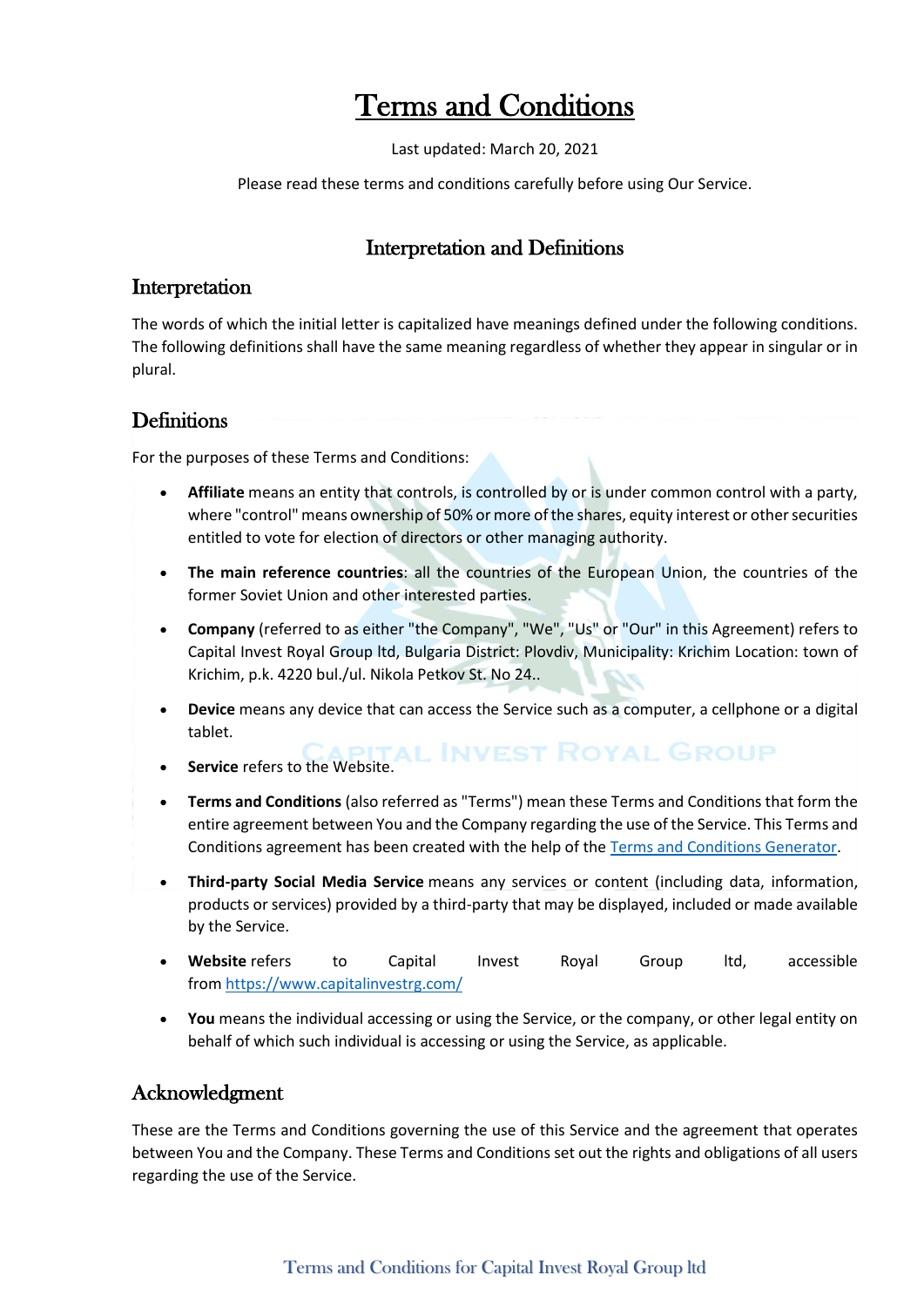Your access to and use of the Service is conditioned on Your acceptance of and compliance with these Terms and Conditions. These Terms and Conditions apply to all visitors, users and others who access or use the Service.

By accessing or using the Service You agree to be bound by these Terms and Conditions. If You disagree with any part of these Terms and Conditions then You may not access the Service.

You represent that you are over the age of 18. The Company does not permit those under 18 to use the Service.

Your access to and use of the Service is also conditioned on Your acceptance of and compliance with the Privacy Policy of the Company. Our Privacy Policy describes Our policies and procedures on the collection, use and disclosure of Your personal information when You use the Application or the Website and tells You about Your privacy rights and how the law protects You. Please read Our Privacy Policy carefully before using Our Service.

### Links to Other Websites

Our Service may contain links to third-party web sites or services that are not owned or controlled by the Company.

The Company has no control over, and assumes no responsibility for, the content, privacy policies, or practices of any third party web sites or services. You further acknowledge and agree that the Company shall not be responsible or liable, directly or indirectly, for any damage or loss caused or alleged to be caused by or in connection with the use of or reliance on any such content, goods or services available on or through any such web sites or services.

We strongly advise You to read the terms and conditions and privacy policies of any third-party web sites or services that You visit. **Participant** 

#### **Termination**

We may terminate or suspend Your access immediately, without prior notice or liability, for any reason whatsoever, including without limitation if You breach these Terms and Conditions.

Upon termination, Your right to use the Service will cease immediately.

#### Limitation of Liability

Notwithstanding any damages that You might incur, the entire liability of the Company and any of its suppliers under any provision of this Terms and Your exclusive remedy for all of the foregoing shall be limited to the amount actually paid by You through the Service or 100 USD if You haven't purchased anything through the Service.

To the maximum extent permitted by applicable law, in no event shall the Company or its suppliers be liable for any special, incidental, indirect, or consequential damages whatsoever (including, but not limited to, damages for loss of profits, loss of data or other information, for business interruption, for personal injury, loss of privacy arising out of or in any way related to the use of or inability to use the Service, thirdparty software and/or third-party hardware used with the Service, or otherwise in connection with any provision of this Terms), even if the Company or any supplier has been advised of the possibility of such damages and even if the remedy fails of its essential purpose.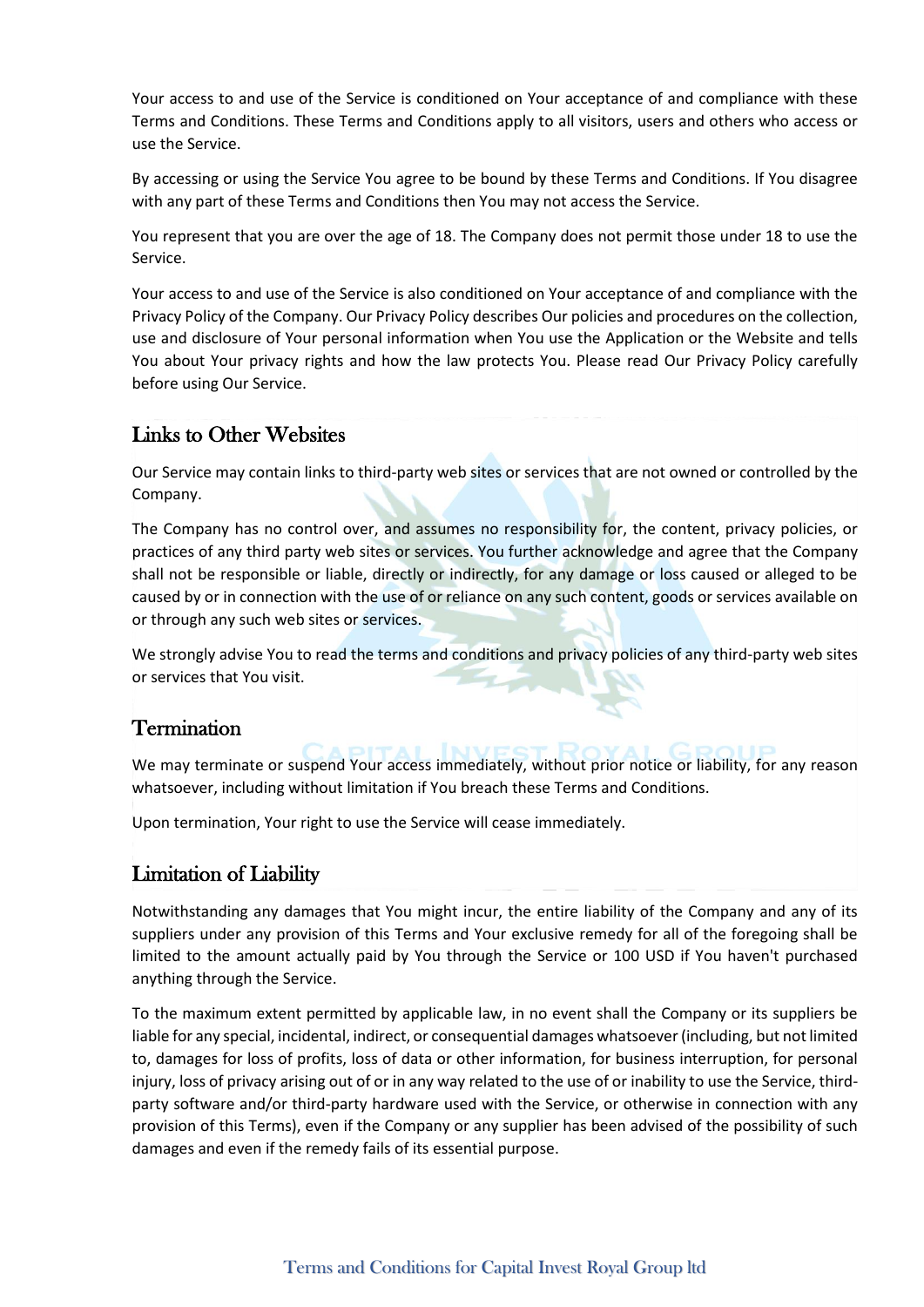Some states do not allow the exclusion of implied warranties or limitation of liability for incidental or consequential damages, which means that some of the above limitations may not apply. In these states, each party's liability will be limited to the greatest extent permitted by law.

## "AS IS" and "AS AVAILABLE" Disclaimer

The Service is provided to You "AS IS" and "AS AVAILABLE" and with all faults and defects without warranty of any kind. To the maximum extent permitted under applicable law, the Company, on its own behalf and on behalf of its Affiliates and its and their respective licensors and service providers, expressly disclaims all warranties, whether express, implied, statutory or otherwise, with respect to the Service, including all implied warranties of merchantability, fitness for a particular purpose, title and non-infringement, and warranties that may arise out of course of dealing, course of performance, usage or trade practice. Without limitation to the foregoing, the Company provides no warranty or undertaking, and makes no representation of any kind that the Service will meet Your requirements, achieve any intended results, be compatible or work with any other software, applications, systems or services, operate without interruption, meet any performance or reliability standards or be error free or that any errors or defects can or will be corrected.

Without limiting the foregoing, neither the Company nor any of the company's provider makes any representation or warranty of any kind, express or implied: (i) as to the operation or availability of the Service, or the information, content, and materials or products included thereon; (ii) that the Service will be uninterrupted or error-free; (iii) as to the accuracy, reliability, or currency of any information or content provided through the Service; or (iv) that the Service, its servers, the content, or e-mails sent from or on behalf of the Company are free of viruses, scripts, trojan horses, worms, malware, timebombs or other harmful components.

Some jurisdictions do not allow the exclusion of certain types of warranties or limitations on applicable statutory rights of a consumer, so some or all of the above exclusions and limitations may not apply to You. But in such a case the exclusions and limitations set forth in this section shall be applied to the greatest extent enforceable under applicable law.

# **CAPITAL INVEST ROYAL GROUP**

#### Governing Law

The laws of the Country, excluding its conflicts of law rules, shall govern this Terms and Your use of the Service. Your use of the Application may also be subject to other local, state, national, or international laws.

#### Disputes Resolution

If You have any concern or dispute about the Service, You agree to first try to resolve the dispute informally by contacting the Company.

## For European Union (EU) Users

If You are a European Union consumer, you will benefit from any mandatory provisions of the law of the country in which you are resident in.

#### United States Legal Compliance

You represent and warrant that (i) You are not located in a country that is subject to the United States government embargo, or that has been designated by the United States government as a "terrorist